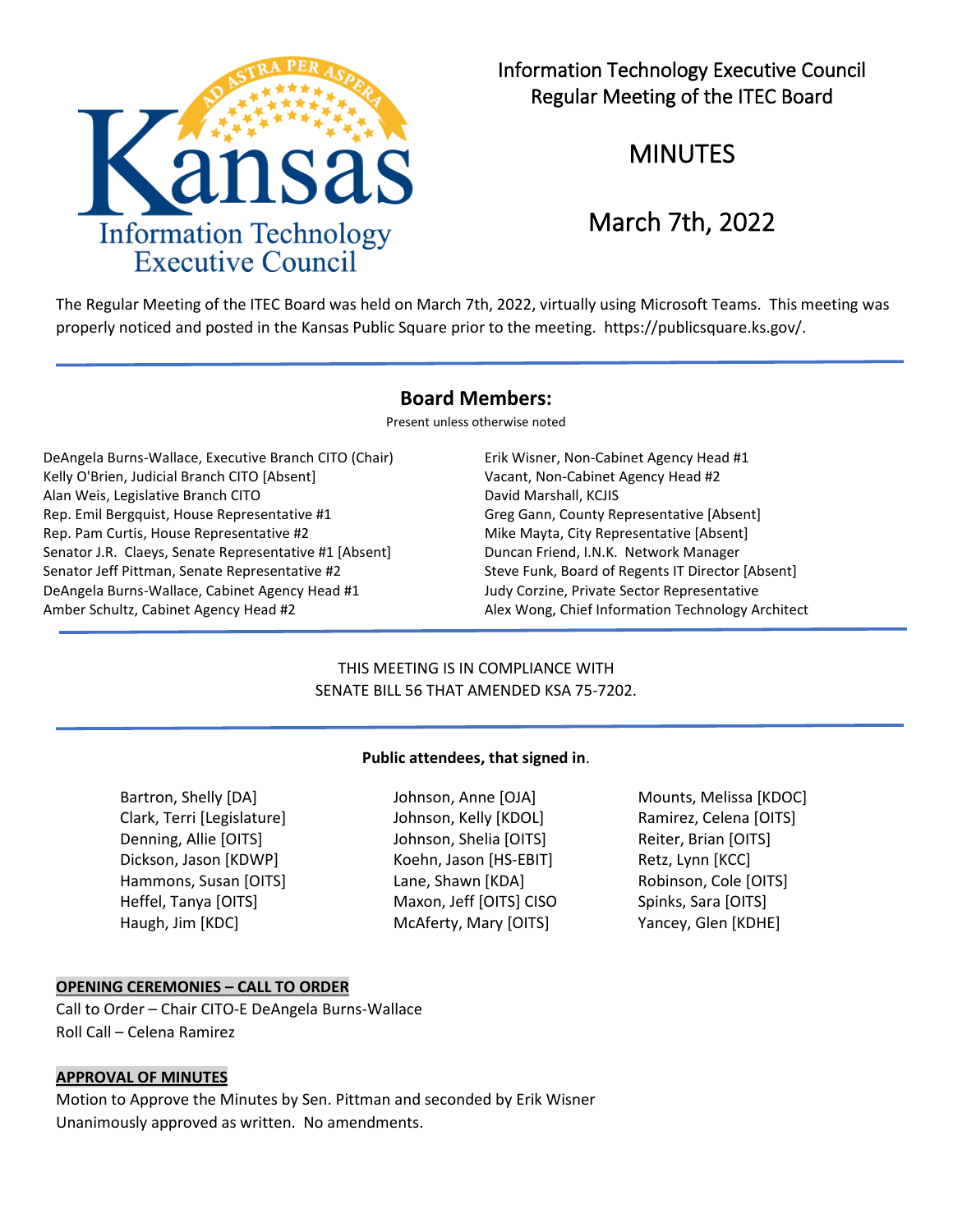## **ADVISORY BOARD UPDATES/EDUCATION SEGMENT:**

Information Technology Advisory Board (ITAB) UpdateDeAngela Burns-Wallace, CITO-E

CITO Burns-Wallace gave an update from the last ITAB meeting:

- Jeff Maxon, CISO, gave a presentation on the Kansas Cybersecurity Task Force.
- The board also discussed some of the ITEC policies that need to be updated as well as establishing working groups.
- There was a general conversation about the challenge of hiring IT professionals.

## **Action Item Review**  Alex Wong, CITA

There were no open action items from the last meeting.

## **PRESENTATIONS - DISCUSSION AND POSSIBLE ACTION**

## **ITEC Policy Updates** Alex Wong, CITA

- Policy  $1100 -$  Software Licensing
- [Policy 1500](https://ebit.ks.gov/docs/default-source/itec/itec_policy_1500.pdf?sfvrsn=3d7ae02b_2)  Software Code
- [Policy 9500](https://ebit.ks.gov/itec/resources/policies/itec-policy-9500)  Wireless Local Area Network Policy
- [Policy Series 2000](https://ebit.ks.gov/itec/resources/policies#2000)  Project Management

There are two working groups being formed for policies 1100, 1500, and 9500. Alex asked for volunteers to serve on the groups. Sen. Pittman stated he was glad we are updating the software code policy in particular given where we are at with acquisitions of technology in the legislative branch. Alex Wong responded that he plans to make it a priority over the next year in creating an overall architecture structure for software. CITO Burns-Wallace replied that since Alex has come in as CITA and has experience with enterprise architecture, she invited the Senator to meet with Alex so he can understand where we are, and how the legislative committees are partnering in the IT initiatives.

## **Cybersecurity Task Force Jeff Maxon, CISO**

The Cybersecurity Task Force activities were completed in December. The final report was provided to the Governor and made public on January 4,, 2022. In the final report, we identified 41 recommendations, including 17 critical recommendations and a handful of high recommendations. The next steps are to develop a plan to work on recommendations starting with identifying resources, stakeholders, and partnerships. Another step is to reconstitute the ITSC (Information Technology Security Council), which is made up of senior-level decisionmakers and will focus on strategic and coordination efforts. CITO Alan Weis asked if the committee will be starting with ITEC policy 7300 Security Council charter, and working down from there. CISO Jeff Maxon replied that the proposal would be to replace the existing charter with the new charter and the new council.

## **STAFF REPORTS - DISCUSSION AND POSSIBLE ACTION**

## **Chief Information Technology Officer Updates**

## **Judicial Branch Anne Johnson, Deputy Director-J Anne Johnson, Deputy Director-J**

Dep. Director Johnson reported changes the Office of Judicial Administration (OJA) has made regarding the rollout schedule for the Odyssey Central Case Management System. The last project update was reported that Track Four had been projected to go-live this spring. However, based on the current status of system features that are still in development by the vendor, and some improvements they are making to the infrastructure, OJA has decided to divide up the Track Four into Track Five and Six and move the Urban Track, which include Sedgwick, Wyandotte, Shawnee, Douglas, and Johnson County to the end of the project rollout. This will allow the vendor, Tyler Technologies, to complete some of the feature enhancements in addition to some improvements to the transactions for the KBI and Citation imports. The plan is for Track Five to go live in July and track six to go live in September. After that, we are looking at the Appellate Court for Sedgwick County to go live in November.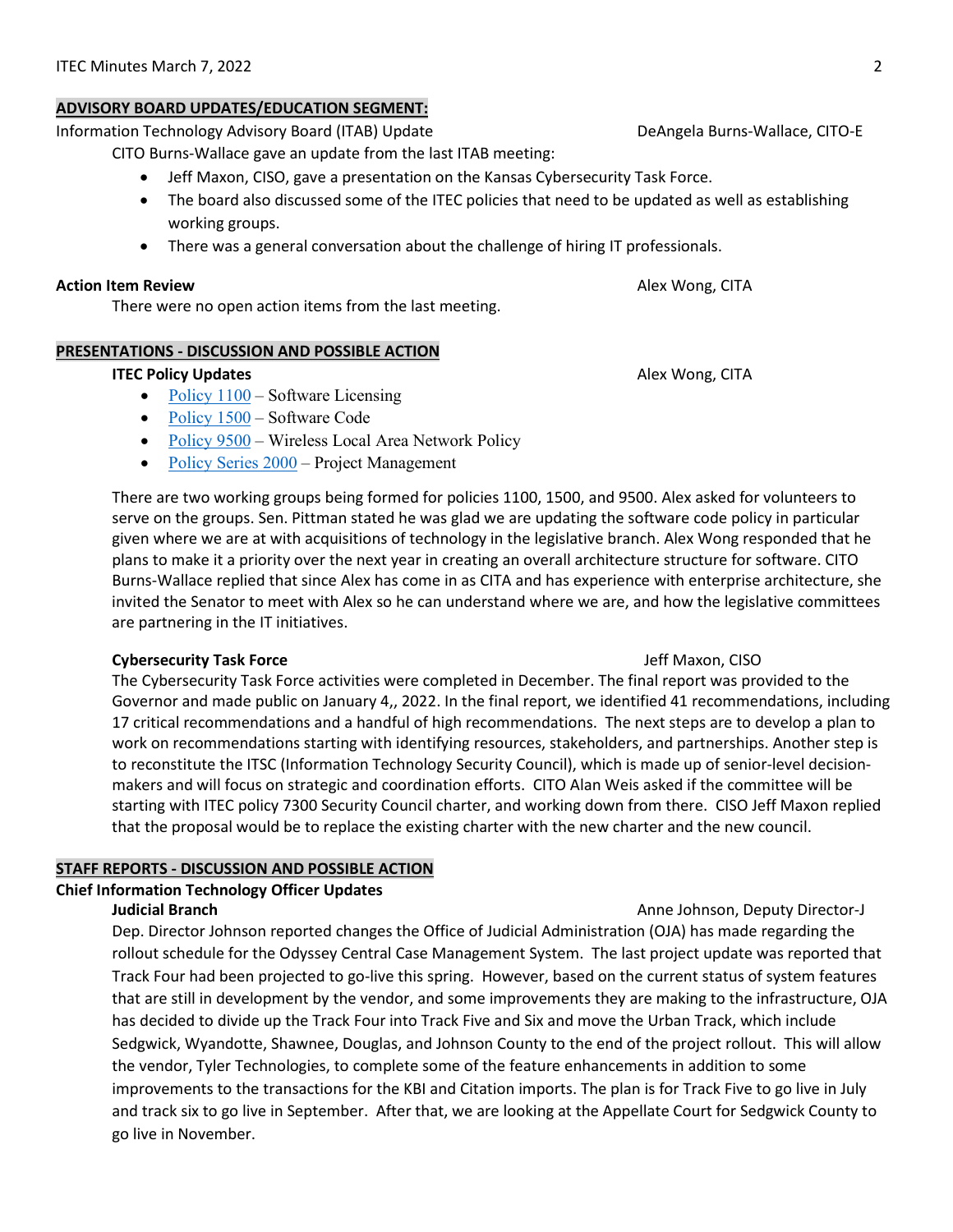## **Executive Branch** DeAngela Burns-Wallace, CITO-E

CITO Burns-Wallace reported that they are busy with many offices back to working in the office, and some offices are working in hybrid mode. IT operations continues to support and be flexible with agencies. Jeff Maxon will elaborate on the security related work later in the meeting. Over the last year, Kansas Information Security Office (KISO) has increased the emphasis in that area in many ways with the Lunch and Learn training sessions. Executive Branch IT (EBIT) agencies are doing some basic hygiene work and that continues to be the highest of priorities.

## **Legislative Branch Alan Weis, CITO-LG Alan Weis, CITO-LG**

CITO Weis reported the legislative session is going well. February  $24<sup>th</sup>$  was the turnaround date for bills not referred to exempt committees to be out of their house of origin. April  $1<sup>st</sup>$  is the first adjournment of the regular session. There will be no daily sessions after April 1<sup>st</sup> until April 25<sup>th</sup>. The 90<sup>th</sup> day of the session will be May 10<sup>th</sup>. During the April break, the Legislative Branch IT plans on rolling out new computers and equipment. They ordered this equipment last fall, but due to supply issues, it was delayed.

## **Legislation Update Allie Denning, Dir. of Public Affairs Allie Denning, Dir. of Public Affairs**

Director Allie Denning reported that HB2548 received a hearing in the House Committee on Appropriations on February 16<sup>th</sup>. It was recommended that the bill be passed as amended. The bill also updates and clarifies the provisions to the cybersecurity act. The bill is waiting on a vote from the House.

#### **CISO Update** Jeff Maxon, CISO

CISO Jeff Maxon reported there are growing cyber concerns around the ongoing Ukraine/Russia conflict. There are real concerns about possible destructive attacks in the United States. They have asked agencies to keep systems up-to-date and validate that agency security tools are properly functioning. If you see something, please report it.

## **COMMENTS FROM BOARD MEMBERS**

Sen. Pittman brought up security audits by the Legislative Post Audit (LPA) team and suggested the Security Council establish standardized evaluation criteria. Some of the criteria established by LPA isn't necessarily how he would always measure if an agency is in good or bad standing. He suggests reviewing what they put together as their criteria and then weigh-in from a Security Council standpoint and then bring it up to ITEC. The Secretary asked Alex Wong to add it as an action item for futher review and discussion.

## **NEW ACTION ITEM REVIEW** Alex Wong, CITA

Alex listed the action items identified during the meeting:

- CISO Jeff Maxon will work to reconstitute of the IT Security Council.
- Sen. Pittman proposed a new action item to review the security audit criteria from LPA to propose an easy to understand security metric.

Follow up items:

- Alex will reach out to Sen. Pittman to gain understanding of IT related legislative committees.
- KITO Office will send the final ITEC meeting package and include Jeff's presentation today to all ITEC members.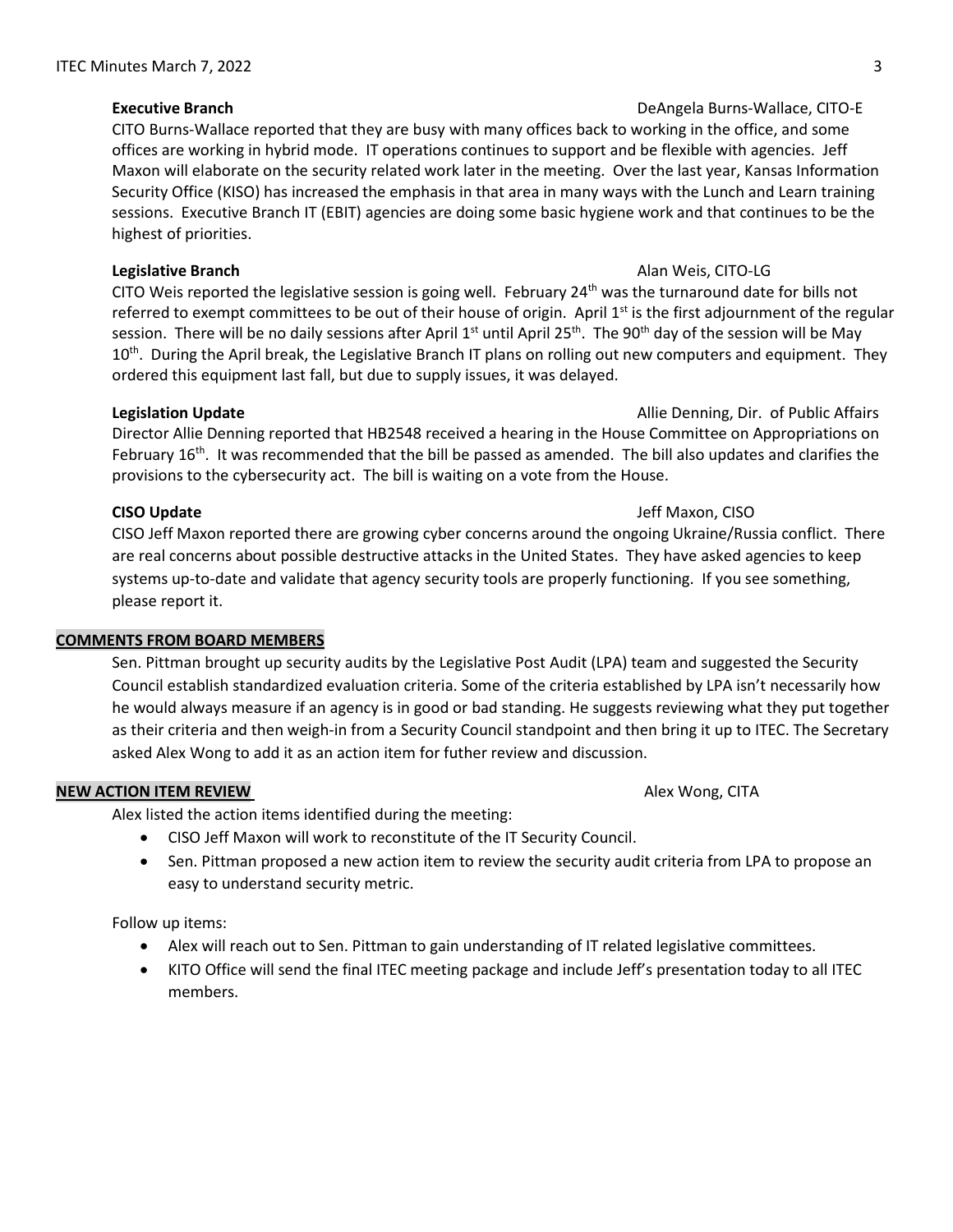## **CLOSING REMARKS**

CITO Burns-Wallace asked if there were any topics or items the council would like to add to the agenda. She reminded members not to hesitate in reaching out to Alex and his team. She stated they are hoping hold the June ITEC meeting in the Judicial conference room in-person. A link for virtual access will be made available as well.

## **ADJOURNMENT**

Adjourned at 11:31 a.m.

NOTE: Any individual with a disability may request accommodation in order to participate in committee meetings. Requests for accommodation should be made at least five working days in advance of the meeting.